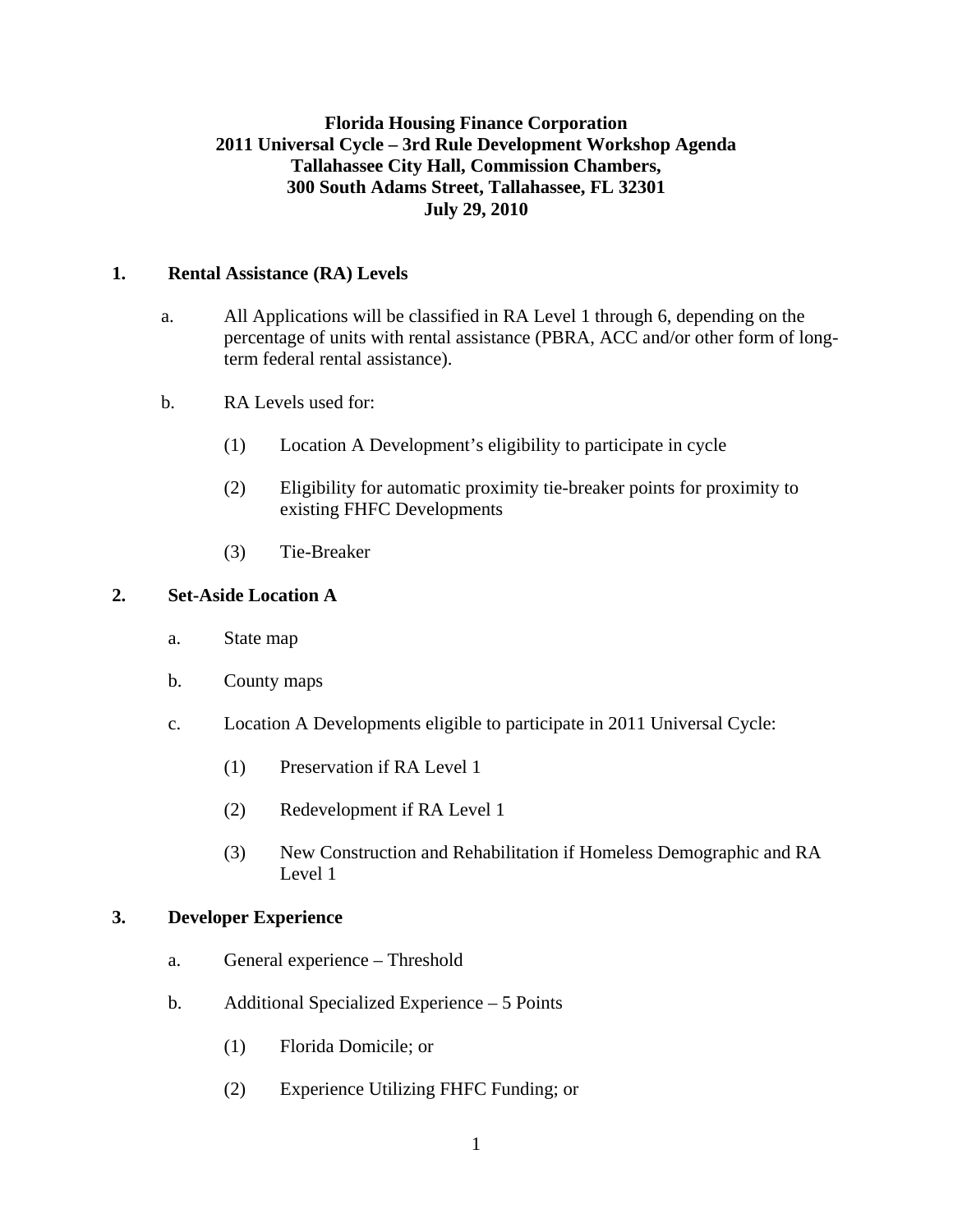- (3) Preservation Development Experience; or
- (4) HOPE VI Development with existing binding agreement
- c. Housing Credit Development Experience 3 Points

## **4. TOD Development**

- a. Located in area designated as Transit-Oriented Development or Joint Development by Local Government planning agency in its land use plan or zoning Code as of October 15, 2010
- b. Must receive Transit Score of at least 6 points for proximity to Public Rail Station or at least 5 points for proximity to Public Bus Rapid Transit Stop
- c. HC goal to fund 3 TOD Developments with preference given to proposed Development in a Transit-Oriented Development where an Application has not been tentatively funded.

### **5. Concrete Construction**

Specific requirements for new construction buildings and rehabilitation.

#### **6. Public Housing Authority Developments**

Points earned for proximity to Tier 1 Services will be multiplied by 1.5.

#### **7. Proximity**

- a. Transit Services include: Public Bus Stop, Public Bus Transfer Stop, Public Bus Rapid Transit Stop, and Public Rail Station
- b. Tier 1 Services include: Grocery Store, Public School, Medical Facility, and Senior Center (based on FHFC Senior Center List)
- c. Tier 2 Services include: Public Park, Community Center, Pharmacy, and Public Library

#### **8. Features and Amenities**

- a. Required General Features (Threshold)
- b. Required Visitability and Universal Design Features based on FHFC Visitability and Universal Design Manual (Threshold)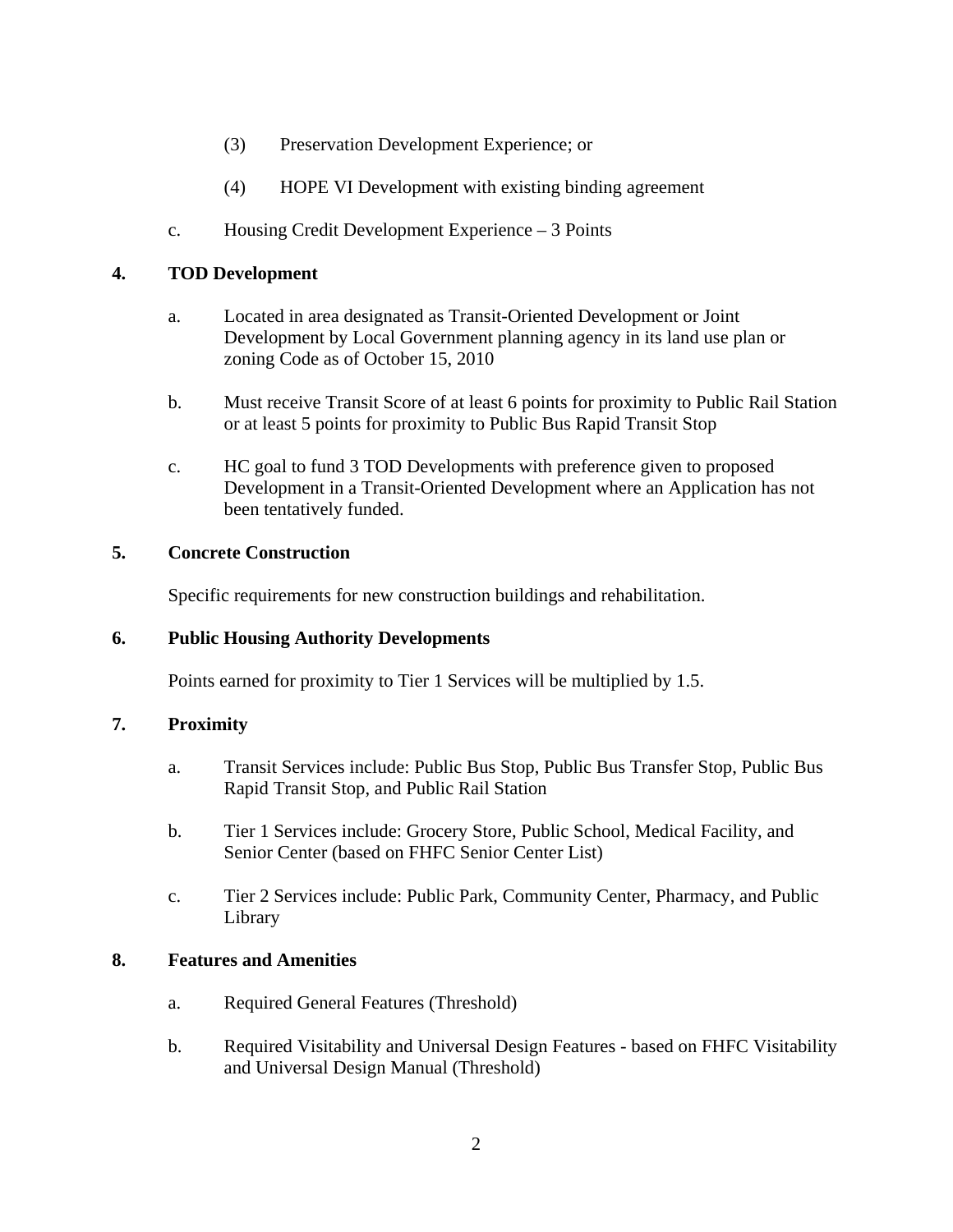- c. Optional General Features (9 points new construction/rehabilitation units; 12 points all Developments except SRO or SRO Developments)
- d. Optional Visitability and Universal Design Features based on FHFC Visitability and Universal Design Manual (10 points)
- e. Energy Features (Threshold)
- f. Green Building (10 points)

 Consequence if Development fails to achieve the Energy Star New Homes Certification HERS score and/or Green Building certification.

# **9. HC Request Limits**

Should Florida Housing consider increasing the request limits? If so, by how much?

# **10. Concentration of Developments**

- a. In the same TOD
- b. In the same area of the County

## **11. Ranking**

- a. Division of total HC allocation
- b. Goals and Set-Asides
- c. Set-Aside Unit Limitation (SAUL)
	- (1) Reset after HC Goals and again after Non-Preservation Set-Aside
	- (2) Should County SAULs be revised?
- d. Funding Order
	- (1) Goals
	- (2) Non-Preservation Set-Aside
	- (3) Preservation Set-Aside
- e. Tie-Breakers
	- (1) Goals and Non-Preservation Set-Aside: